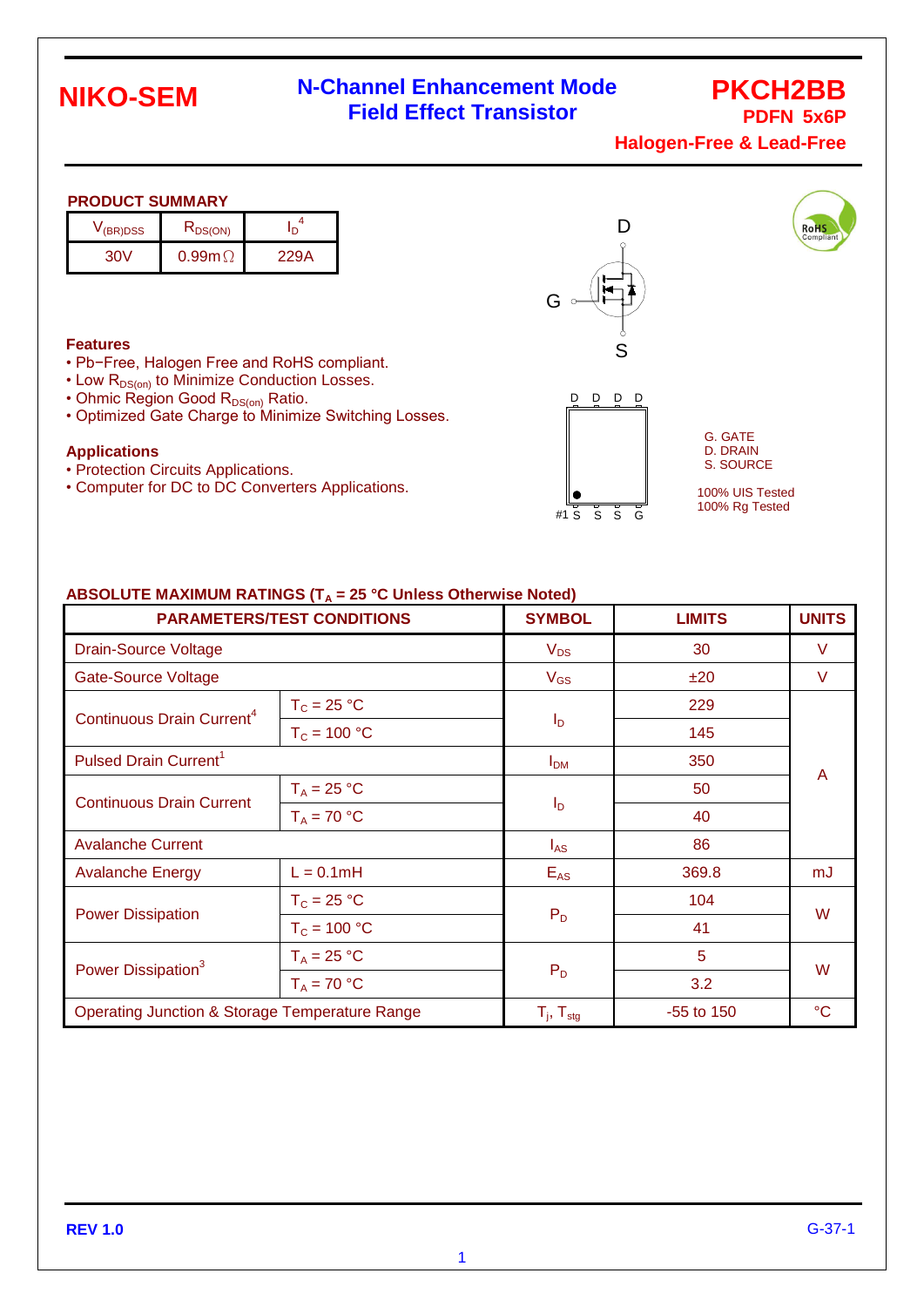

# **N-Channel Enhancement Mode Field Effect Transistor**

**PKCH2BB PDFN 5x6P**

**Halogen-Free & Lead-Free**

#### **THERMAL RESISTANCE RATINGS**

| <b>THERMAL RESISTANCE</b>        |                     | <b>SYMBOL</b>  | <b>TYPICAL</b> | <b>MAXIMUM</b> | <b>UNITS</b>    |
|----------------------------------|---------------------|----------------|----------------|----------------|-----------------|
| Junction-to-Ambient <sup>2</sup> | $t \leq 10s$        | $R_{\theta$ JA |                | 25             |                 |
| Junction-to-Ambient <sup>2</sup> | Steady-State        | $R_{\theta$ JA |                | 40             | $\degree$ C / W |
| Junction-to-Case                 | <b>Steady-State</b> | $R_{\theta$ JC |                | 1.2            |                 |

<sup>1</sup>Pulse width limited by maximum junction temperature.<br><sup>2</sup>The value of R<sub>6JA</sub> is measured with the device mounted on 1in<sup>2</sup> FR-4 board with 2oz. Copper, in a still air

environment with T<sub>A</sub> =25°C.<br><sup>3</sup>The Power dissipation is based on R<sub>eJA</sub> t  $\leq$ 10s value.

<sup>4</sup>The maximum current rating is package limited.

#### **ELECTRICAL CHARACTERISTICS (T<sup>J</sup> = 25 °C, Unless Otherwise Noted)**

| <b>PARAMETER</b>                      | <b>SYMBOL</b><br><b>TEST CONDITIONS</b> |                                                          | <b>LIMITS</b> |            |            | <b>UNIT</b> |  |
|---------------------------------------|-----------------------------------------|----------------------------------------------------------|---------------|------------|------------|-------------|--|
|                                       |                                         |                                                          | <b>MIN</b>    | <b>TYP</b> | <b>MAX</b> |             |  |
| <b>STATIC</b>                         |                                         |                                                          |               |            |            |             |  |
| Drain-Source Breakdown Voltage        | $V_{(BR)DSS}$                           | $V_{GS} = 0V$ , $I_D = 250 \mu A$                        | 30            |            |            | $\vee$      |  |
| <b>Gate Threshold Voltage</b>         | $V_{GS(th)}$                            | $V_{DS} = V_{GS}$ , $I_D = 250 \mu A$                    | 1.35          | 1.8        | 2.35       |             |  |
| Gate-Body Leakage                     | $I_{GSS}$                               | $V_{DS} = 0V$ , $V_{GS} = \pm 20V$                       |               |            | ±100       | nA          |  |
| Zero Gate Voltage Drain Current       | $I_{DSS}$                               | $V_{DS} = 24V$ , $V_{GS} = 0V$                           |               |            | 1.         |             |  |
|                                       |                                         | $V_{DS}$ = 20V, $V_{GS}$ = 0V, $T_J$ = 55 °C             |               |            | 10         | μA          |  |
| <b>Drain-Source On-State</b>          | $R_{DS(ON)}$                            | $V_{GS} = 4.5V$ , $I_D = 20A$                            |               | 1.2        | 1.5        | $m\Omega$   |  |
| Resistance <sup>1</sup>               |                                         | $V_{GS} = 10V$ , $I_D = 20A$                             |               | 0.85       | 0.99       |             |  |
| Forward Transconductance <sup>1</sup> | g <sub>fs</sub>                         | $V_{DS} = 5V$ , $I_D = 20A$                              |               | 123        |            | S           |  |
|                                       |                                         | <b>DYNAMIC</b>                                           |               |            |            |             |  |
| <b>Input Capacitance</b>              | $C_{iss}$                               |                                                          |               | 6151       |            |             |  |
| <b>Output Capacitance</b>             | $C_{\rm oss}$                           | $V_{GS} = 0V$ , $V_{DS} = 15V$ , f = 1MHz                |               | 1052       |            | pF          |  |
| <b>Reverse Transfer Capacitance</b>   | $C_{\text{rss}}$                        |                                                          |               | 693        |            |             |  |
| <b>Gate Resistance</b>                | $R_{\alpha}$                            | $V_{GS} = 0V$ , $V_{DS} = 0V$ , $f = 1MHz$               |               | 1.7        |            | $\Omega$    |  |
|                                       | $V$ Gs = 10 $V$                         |                                                          |               | 128        |            |             |  |
| Total Gate Charge <sup>2</sup>        | $Q_q$<br>$V$ Gs = 4.5 $V$               | $V_{DS} = 15V$ , $V_{GS} = 10V$ ,                        |               | 65         |            |             |  |
| Gate-Source Charge <sup>2</sup>       | $Q_{gs}$                                | $I_D = 20A$                                              |               | 19.7       |            | nC          |  |
| Gate-Drain Charge <sup>2</sup>        | $Q_{gd}$                                |                                                          |               | 24         |            |             |  |
| Turn-On Delay Time <sup>2</sup>       | $t_{d(on)}$                             |                                                          |               | 27         |            |             |  |
| Rise Time <sup>2</sup>                | $t_{r}$                                 | $V_{DS} = 15V$ ,                                         |               | 49         |            |             |  |
| Turn-Off Delay Time <sup>2</sup>      | $t_{d(\text{off})}$                     | $I_D \approx 20A$ , $V_{GS} = 10V$ , $R_{GEN} = 6\Omega$ |               | 171        |            | nS          |  |
| Fall Time <sup>2</sup>                | $t_{\rm f}$                             |                                                          |               | 90         |            |             |  |

**REV 1.0**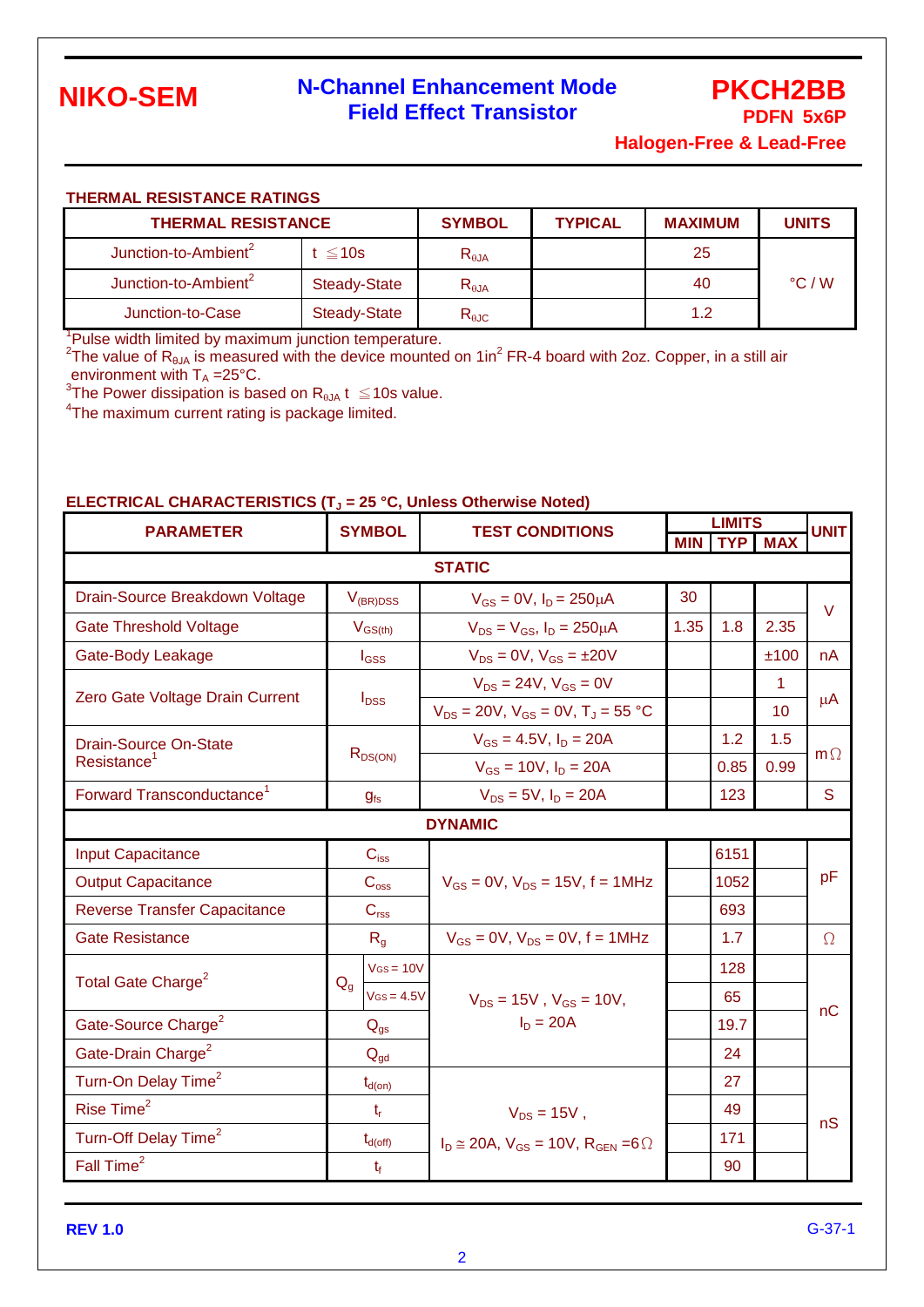

# **N-Channel Enhancement Mode Field Effect Transistor**

## **PKCH2BB PDFN 5x6P**

**Halogen-Free & Lead-Free**

| SOURCE-DRAIN DIODE RATINGS AND CHARACTERISTICS (T <sub>J</sub> = 25 °C) |                            |                                        |  |    |     |    |  |
|-------------------------------------------------------------------------|----------------------------|----------------------------------------|--|----|-----|----|--|
| <b>Continuous Current</b>                                               | Is                         |                                        |  |    | 104 |    |  |
| Forward Voltage <sup>1</sup>                                            | V <sub>SD</sub>            | $I_F = 20A$ , $V_{GS} = 0V$            |  |    |     |    |  |
| <b>Reverse Recovery Time</b>                                            | Լո                         | $I_F = 20A$ , $dl_F/dt = 100A / \mu S$ |  | 46 |     | nS |  |
| <b>Reverse Recovery Charge</b>                                          | $\mathsf{Q}_{\mathsf{rr}}$ |                                        |  | 36 |     | nC |  |

<sup>1</sup>Pulse test : Pulse Width  $\leq$  300  $\mu$ sec, Duty Cycle  $\leq$  2%.

<sup>2</sup>Independent of operating temperature.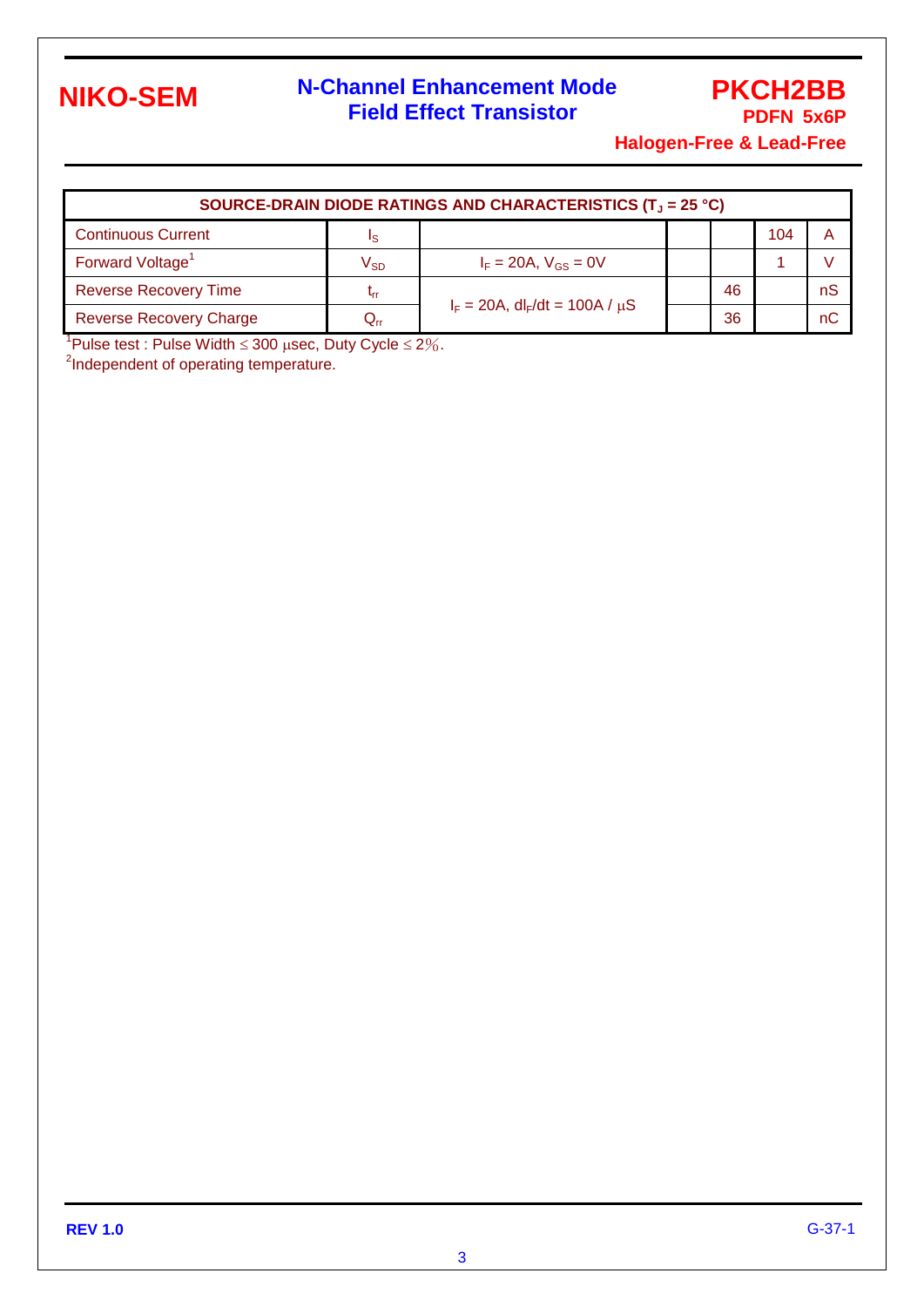# **NIKO-SEM**

### **N-Channel Enhancement Mode Field Effect Transistor**

### **PKCH2BB PDFN 5x6P**

**Halogen-Free & Lead-Free**



### **On-Resistance VS Gate-To-Source**







#### **On-Resistance VS Drain Current**



**I<sup>D</sup> , Drain-To-Source Current(A)**

**Capacitance Characteristic**



**REV 1.0**